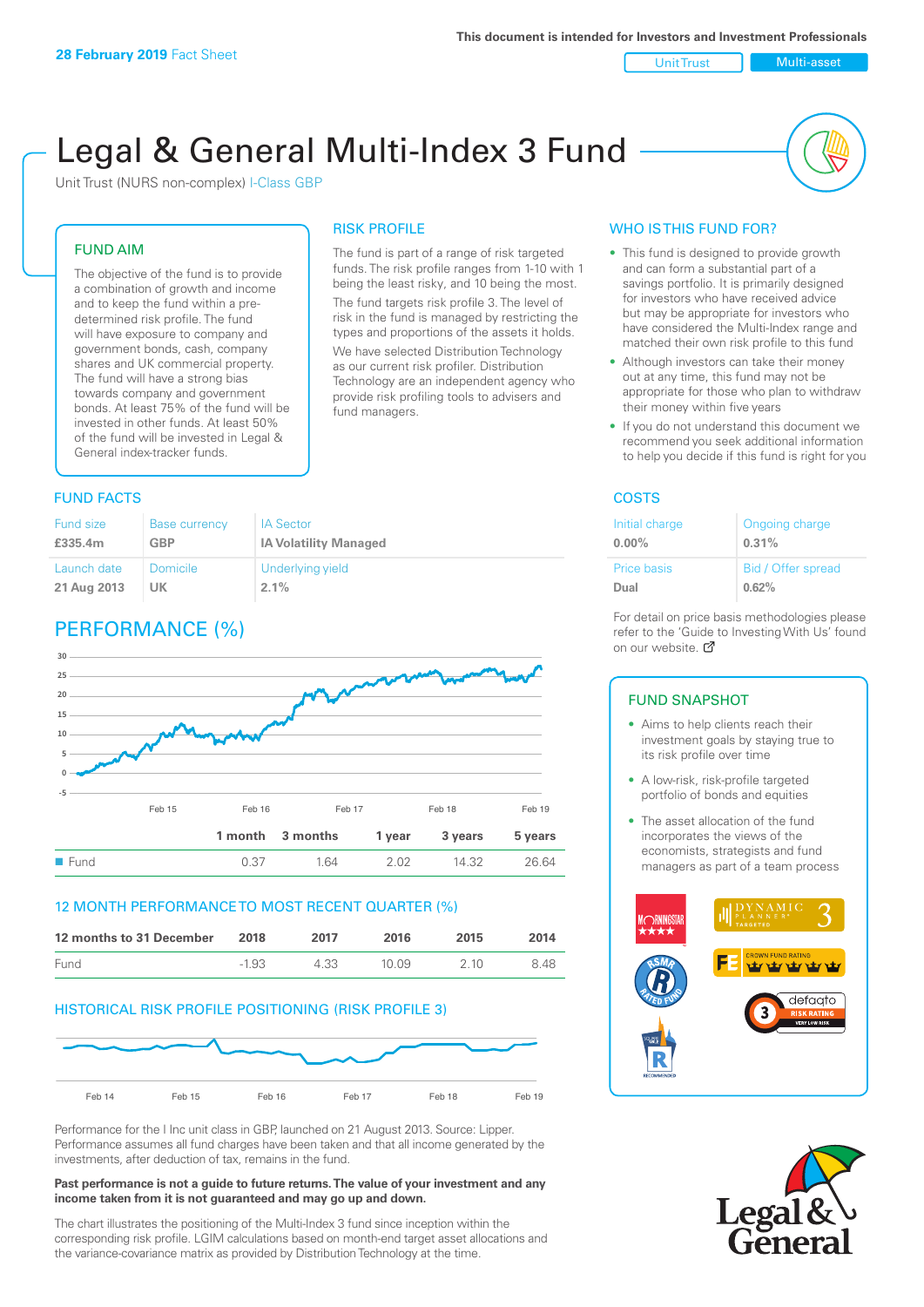## Legal & General Multi-Index 3 Fund

Unit Trust (NURS non-complex) I-Class GBP

## PORTFOLIO BREAKDOWN

All data source LGIM unless otherwise stated. Totals may not sum due to rounding.





#### FUND MANAGERS

The fund managers have responsibility for managing the multi-index fund range. They are part of the Multi-Asset Funds (MAF) team in LGIM. This team focuses on designing and managing multi-asset funds that are tailored to match the specific objectives of various client types. The team sits within a wider Asset Allocation team which combines both depth of experience with a broad range of expertise from different fields, including fund management, investment consulting and risk management roles.

## TOP 10 HOLDINGS (%)

| L&G Global Inflation Linked Bond Index Fund            | 10.3 |
|--------------------------------------------------------|------|
| <b>LGIM Sterling Liquidity Fund Class 1</b>            | 9.8  |
| L&G All Stocks Gilt Index Trust                        | 9.4  |
| L&G Sterling Corporate Bond Index Fund                 | 8.5  |
| L&G Short Dated Sterling Corporate Bond Index Fund     | 7.1  |
| <b>LGIM Global Corporate Bond Fund</b>                 | 6.8  |
| L&G Emerging Markets Government Bond (US\$) Index Fund | 5.9  |
| L&G UK Index Trust                                     | 4.9  |
| L&G US Index Trust                                     | 4.5  |
| <b>L&amp;G UK Property Fund</b>                        | 44   |